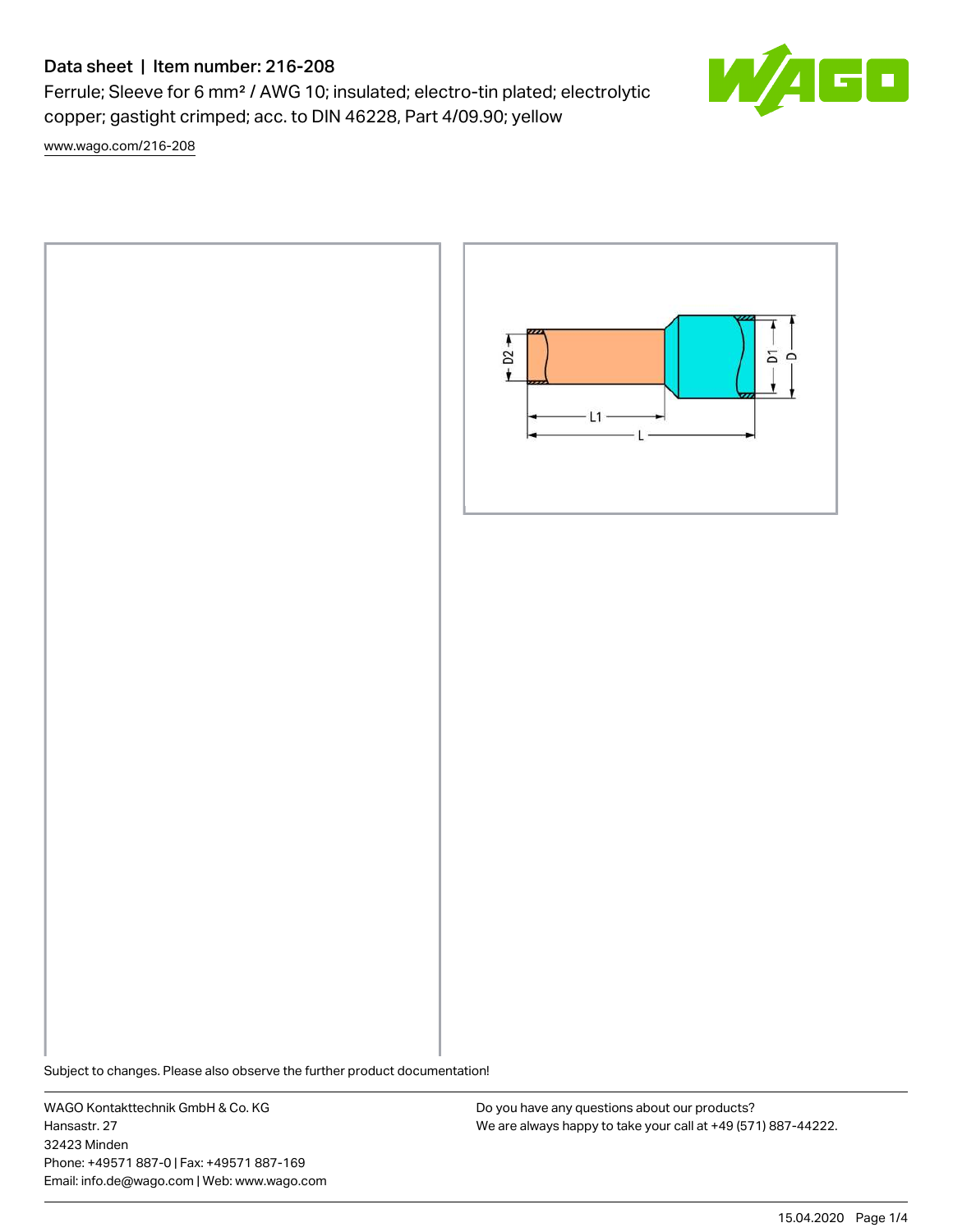



Subject to changes. Please also observe the further product documentation!

WAGO Kontakttechnik GmbH & Co. KG Hansastr. 27 32423 Minden Phone: +49571 887-0 | Fax: +49571 887-169 Email: info.de@wago.com | Web: www.wago.com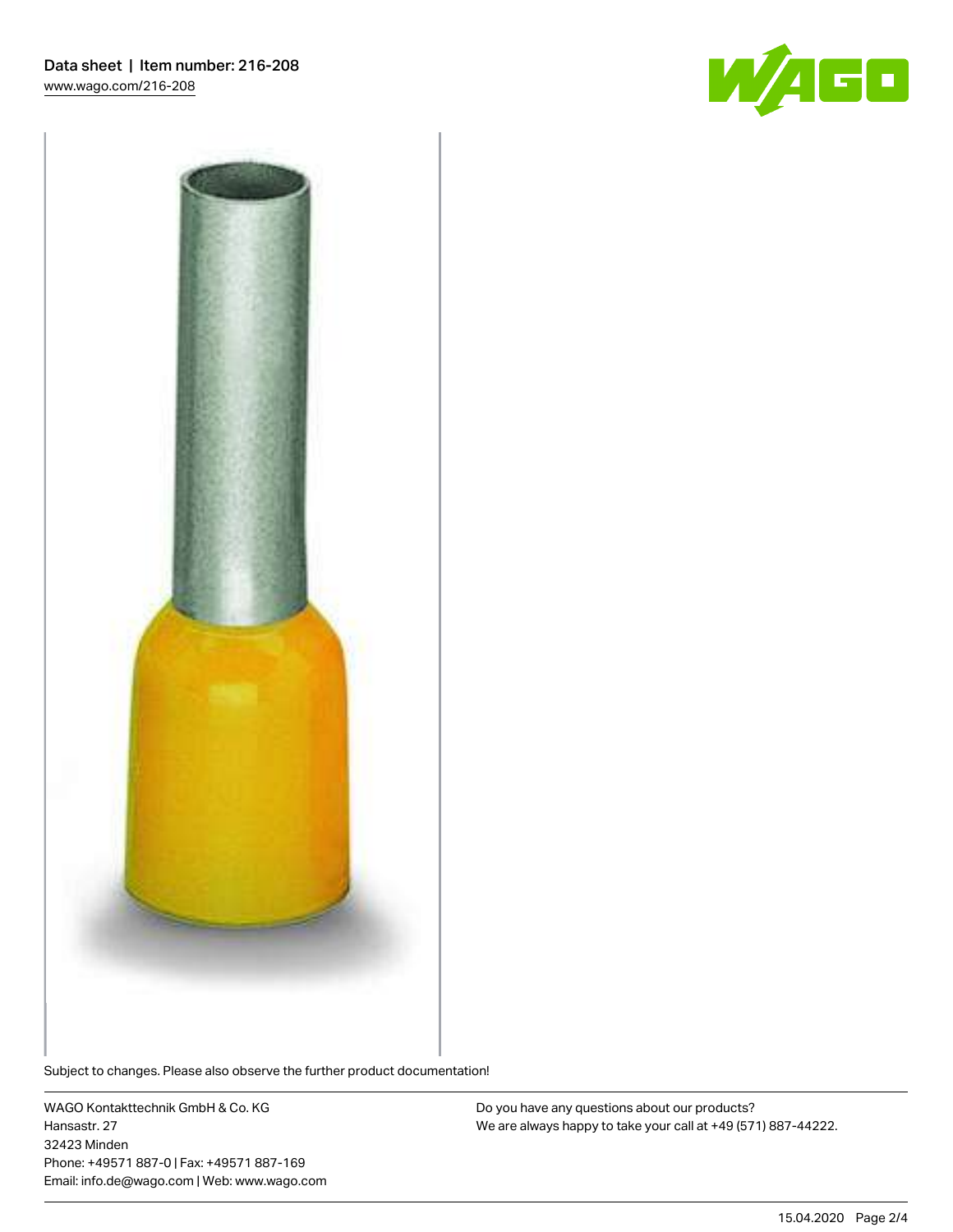

| RoHS $\checkmark$<br>Compliant | <b>BOMcheck</b> /net | Color: |
|--------------------------------|----------------------|--------|
|                                |                      |        |

### Data Technical Data

| Main product function | Ferrule          |
|-----------------------|------------------|
| Querschnitt Hülse AWG | 10 AWG           |
| Hülse für             | $6 \text{ mm}^2$ |

#### Connection data

| Strip length | 14 mm / 0.55 inch |
|--------------|-------------------|
|--------------|-------------------|

### Geometrical Data

| Length     | 20 mm               |
|------------|---------------------|
| Length 1   | $12 \,\mathrm{mm}$  |
| Diameter   | 6.9 mm              |
| Diameter 1 | $6.3 \,\mathrm{mm}$ |
| Diameter 2 | $3.5 \,\mathrm{mm}$ |

### Material Data

| Color     | yellow     |
|-----------|------------|
| Fire load | $0.004$ MJ |
| Weight    | 0.4 g      |

#### Commercial data

| Product Group      | 2 (Terminal Block Accessories) |
|--------------------|--------------------------------|
| Packaging type     | <b>BOX</b>                     |
| Country of origin  | DE                             |
| <b>GTIN</b>        | 4017332277532                  |
| Customs Tariff No. | 85369010000                    |

### **Counterpart**

.<br>Subject to changes. Please also observe the further product documentation!

WAGO Kontakttechnik GmbH & Co. KG Hansastr. 27 32423 Minden Phone: +49571 887-0 | Fax: +49571 887-169 Email: info.de@wago.com | Web: www.wago.com